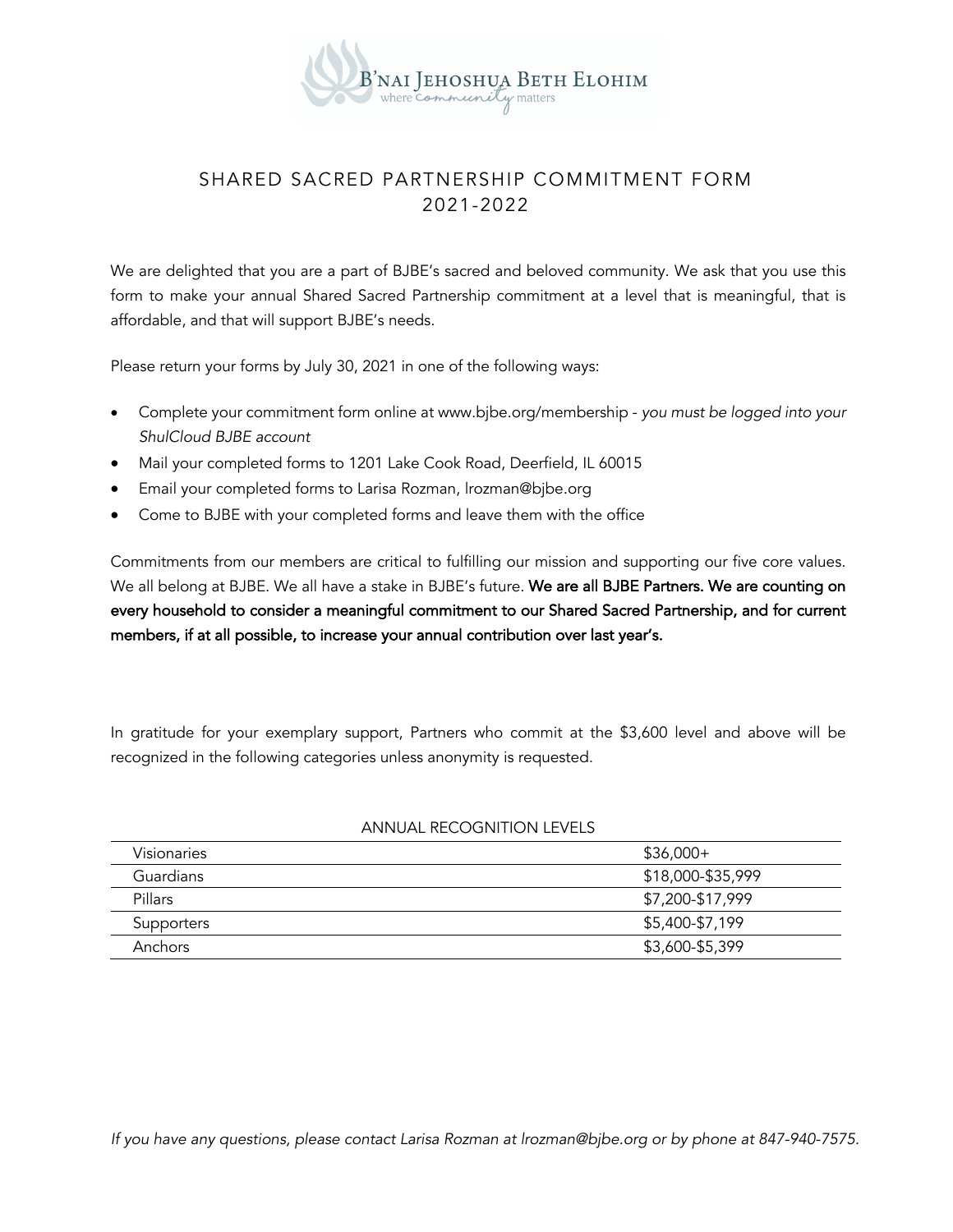

# SHARED SACRED PARTNERSHIP COMMITMENT FORM

| Shared Sacred Partnership Commitment 2021-22                                   | $\frac{1}{2}$ |  |
|--------------------------------------------------------------------------------|---------------|--|
| Required Security Fund - security at services, High Holy Days and other events | \$210         |  |
| <b>Total Contribution</b>                                                      |               |  |
|                                                                                |               |  |
|                                                                                |               |  |
|                                                                                |               |  |
| Recognition:                                                                   |               |  |
| I/we wish to remain anonymous.                                                 |               |  |